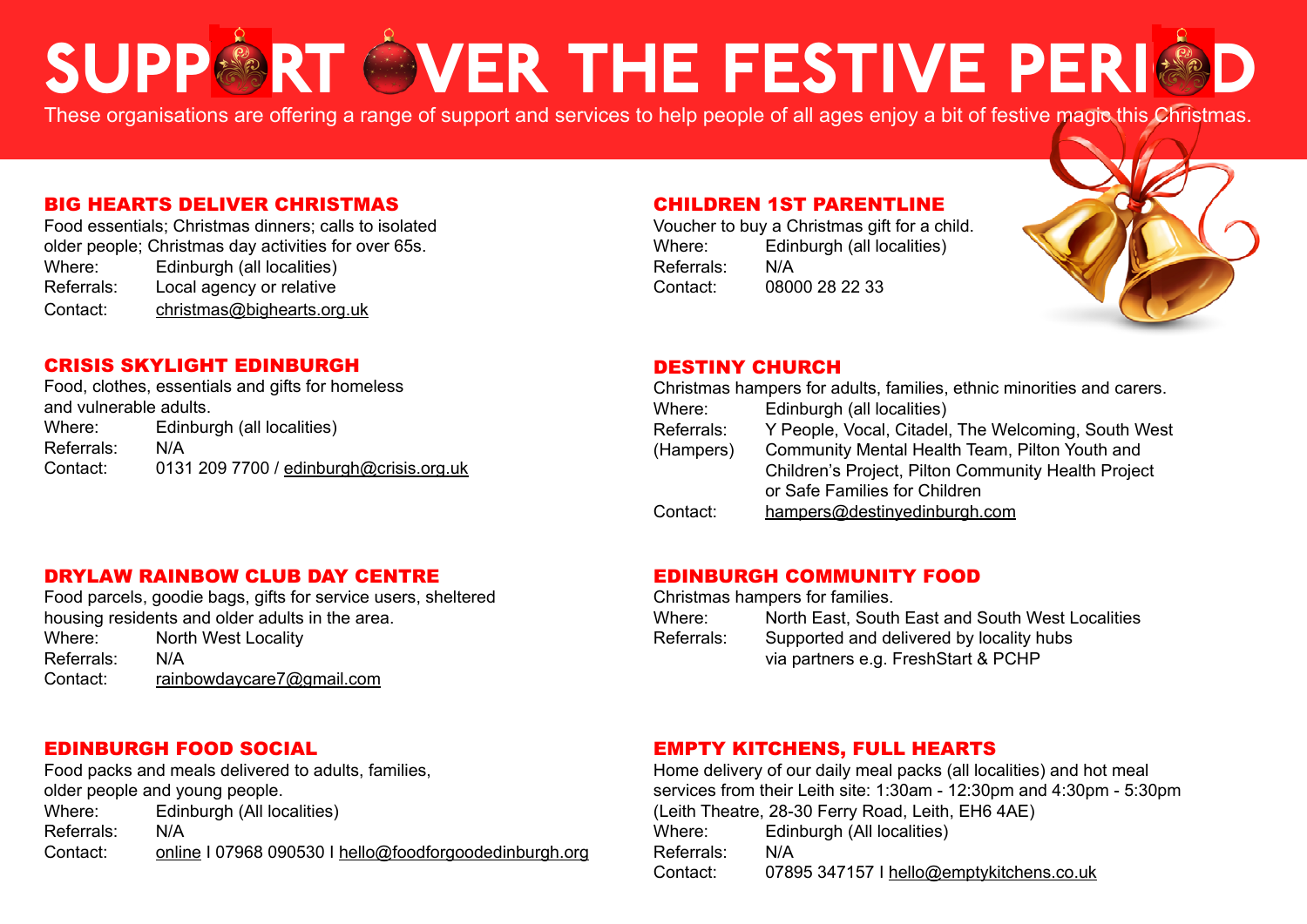### GOODTREES NEIGHBOURHOOD CENTRE (Food Pantry)

Membership based with prices starting at £1 per 10 items. A one-off £1 joining fee is applicable at first visit (membership currently open). Next date: Tue 15 Dec, 1.30pm - 3.30pm.

Where: South East Locality Referrals: N/A Contact: 0131 554 3900 I [michelledennis@cyrenians.scot](mailto:michelledennis%40cyrenians.scot?subject=)



#### GRASSMARKET COMMUNITY PROJECT

Hot meals and presents for people dealing with multiple complex issues homelessness, mental/physical health problems, learning difficulties, poverty, substance misuse, physical abuse.

Where: South East Locality Referrals: N/A Contact: [info@grassmarket.org](mailto:info%40grassmarket.org?subject=)

#### LEITH GIVES COMMUNITY SUPPORT

Food hampers for December; Christmas gifts for children and the isolated; refurbished IT equipment. Where: North East Locality (Leith) Referrals: N/A Contact: 07834 521 519 I [Facebook](https://www.facebook.com/LeithGives) I [Online](https://www.leithgives.org/get-in-touch.html)

#### LOVE GORGIE

Free visit to Santa's Grotto, free visit to Love Gorgie Farm, a main Christmas present for a child, Christmas dinner delivery. They also run a foodbank.

Where: Edinburgh (All localities) Referrals: N/A Contact: 0131 337 4202 I [christmas@l-o-v-e.org.uk](mailto:christmas%40l-o-v-e.org.uk?subject=)

#### HIBERNIAN COMMUNITY FOUNDATION

Christmas food boxes for families and vulnerable adults. Where: Edinburgh (all localities) Referrals: N/A Contact: [info@hiberniancommunityfoundation.org.uk](mailto:info%40hiberniancommunityfoundation.org.uk?subject=)

#### LIFT (LOW INCOME FAMILIES TOGETHER)

Christmas hampers, food packs and presents / toys for low income families in the Muirhouse area of Edinburgh. Where: North West Locality Referrals: N/A Contact: [danielle.lift@outlook.com](mailto:danielle.lift%40outlook.com?subject=)

#### NORTH EDINBURGH ARTS (Food Pantry)

£3.50 membership fee provides shopping worth £15/£20 - 10 items + other items like vegetables and fruit. Other offers and freebies may also be available. Wed:12pm - 4pm, Thu: 9am-1pm, Sat: 10am-1pm Where: North West Locality Referrals N/A Contact: [katieq@northedinburgharts.co.uk](mailto:katieq%40northedinburgharts.co.uk?subject=)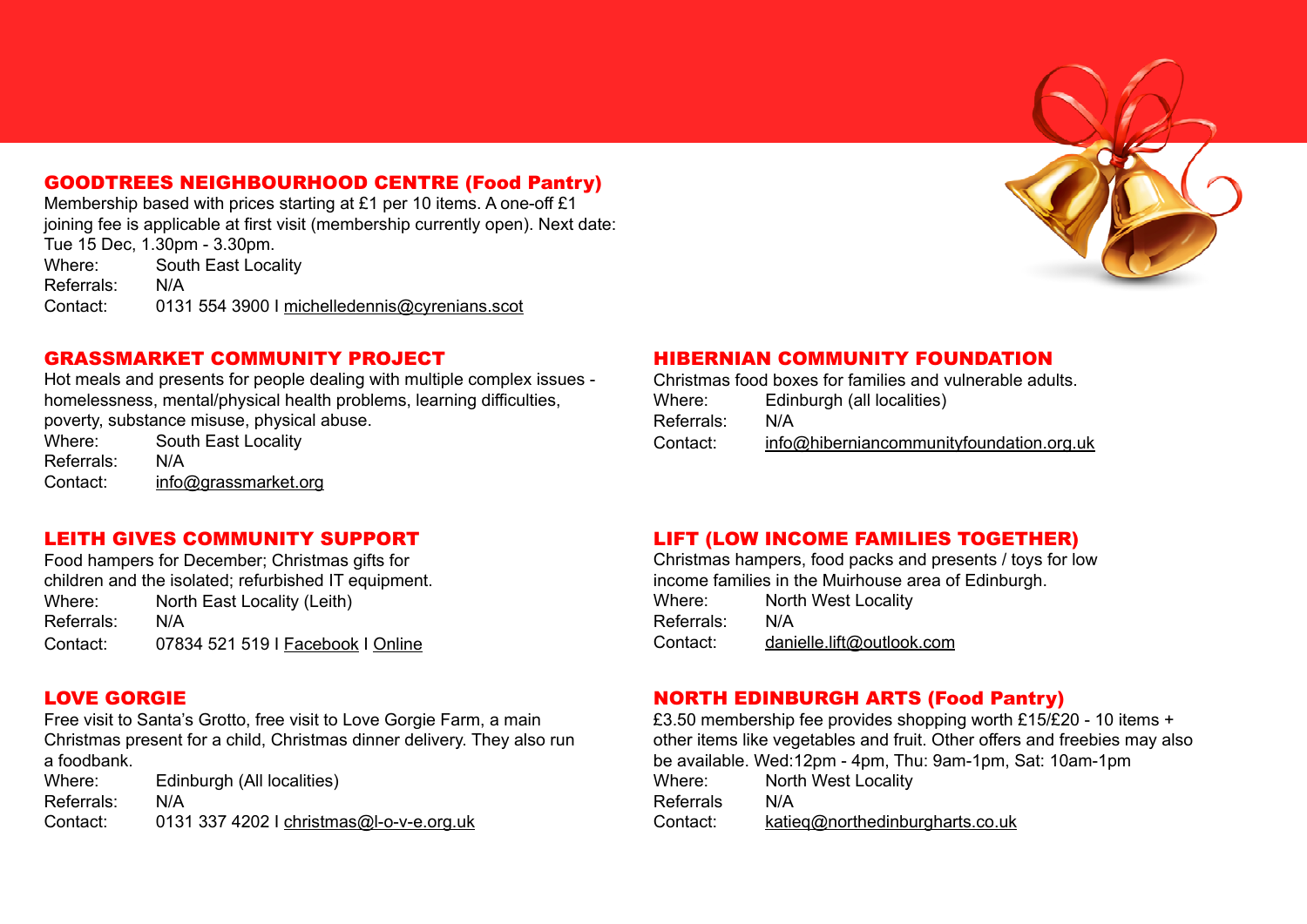#### QUEENSFERRY & DISTRICT COMMUNITY COUNCIL

'Ferry Elves' supporting any families needing help with the job of being Santa in 2020. Where: Queensferry and Dalmeny Referrals: N/A Contact: [ferry.elves@gmail.com](mailto:ferry.elves%40gmail.com?subject=)



#### RED CROSS

Food parcels and shopping delivered for people self-isolating with no family/local support and under financial hardship (Mon & Tue). Where: Edinburgh (All Localities) Referrals: N/A Contact: 0800 196 3651

#### SPACE & BROOMHOUSE HUB

Cooked meals, food parcels and Christmas hampers delivered in partnership with Ed Community Food. Where: South West Locality Referrals: Self or agency referral (social work, charity, health worker, housing officer) Contact: 0131 455 7731 I [event@spacescot.org](mailto:event%40spacescot.org?subject=)

#### STEPS TO HOPE CHRISTMAS HANDOUT

Presents, selection boxes, small food hampers and warm clothing for homeless people and vulnerable adults. Where: Edinburgh (all localities) Referrals: Call if you know someone is sleeping rough Contact: 07949 838 666

#### SOUL FOOD

Meals for people dealing with homelessness, poverty or loneliness. 22 Dec, 5.30pm: Carrubbers Christian Centre, High Street, EH1 1SR 23 Dec, 5.30pm: City of Edin Methodist Church, Nicolson Squ, EH8 9BX 24 Dec, 5.40pm: St Margaret's Church, Easter Rd, EH7 5QE 25 Dec, 1.30pm: Central Hall, W Tollcross, EH3 9BP Just turn up on 22 & 23, but **ticket is needed for 24 & 25**. Contact: hello@soulfoodedinburgh.org

#### THE DOVE CENTRE

Free hot meals delivered 5 days a week (last day 23 Dec) and frozen meals delivered (last day 23rd Dec - £3 per meal) for adults age 50+. Where: South West Locality Referrals: N/A Contact: 0131 453 4656 I [dovecentre@hotmail.com](mailto:dovecentre%40hotmail.com?subject=)

#### WESTER HAILES EATS TOGETHER

Festive lunch and festive food to takeaway for adults, families and young people. Where: South West Locality Referrals: N/A Contact: 0131 453 9400 I [frontdesk@thehealthagency.org.uk](mailto:frontdesk%40thehealthagency.org.uk?subject=)